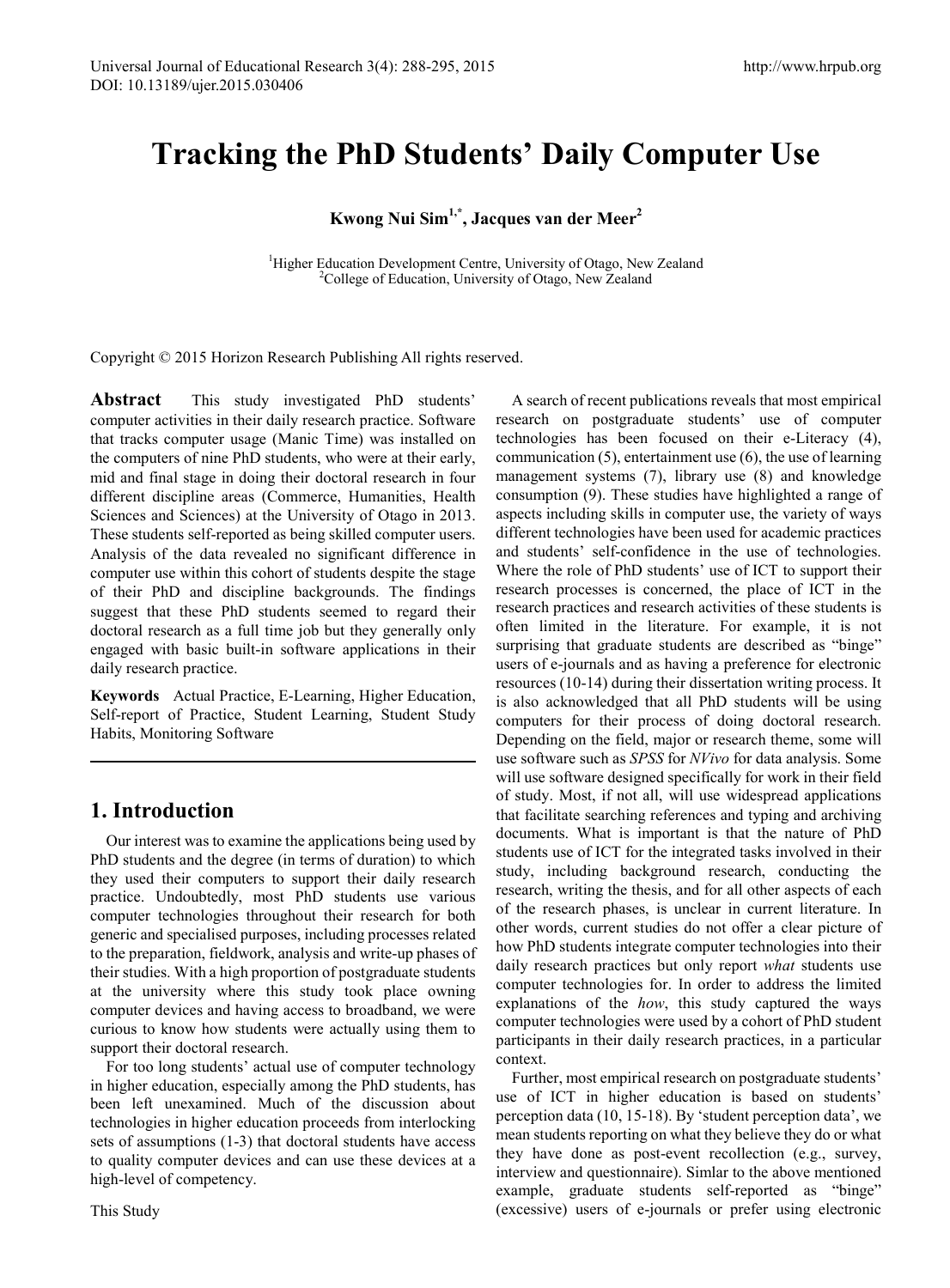resources during their postgraduate study (16). However, the results in some studies suggested that postgraduate students are not even competent at using Office applications such as Excel, Power Point and Access (10). There is also a report stating that students had high levels of ownership of application types they did not frequently use (15). One of the reasons these studies raise different scenarios of postgraduate students' use of ICT could be that these studies on student use of computers in higher education rely on perception data, often gathered via surveys and questionnaires. Thus, none of these studies can make a claim to knowing what students actually do in practice. This prompted Divaris, Polychronopoulou and Mattheos to state that the "first necessary step of this process is an accurate and realistic assessment of the actual computer skills of the student" (18); while according to Conole, de Laat, Dillon and DeCicco, "more in-depth research is needed to understand the nuances of how students are using technologies to support their learning" (19).

Therefore, we are interested in the extent to which students actually use computer technologies in their daily research practices. The primary endeavour in this investigation was to focus on usage by capturing computer activity generated as it occurred. This required us to locate the data collection as close as possible to the students' daily academic practices. Naturally occurring computer activities were extracted from the students' computers (computer activity data) through installing usage monitoring software (Manic Time - http://www.manictime.com/) that tracked date, time and duration of predefined aspects of use (applications and web sites). This paper reports on the analysis of a subset of data of a larger project, that is, on data gathered about computer activities captured using a software programme, ManicTime. It is recognised that, because this was the first set of the findings in a larger project, the investigation raised many questions that still need to be explored. This will be discussed later in this article.

# **2. Method**

A description and an invitation were sent via an email through Graduate Research School, Graduate Residential College, and Division of Humanities as well as via a Facebook post on the private Postgraduate Community Group Page (Otago University Postgraduate Society). Thirty students who replied and showed their interest were invited to undertake a short questionnaire. Participants were selected through an initial self-report questionnaire that aimed to ascertain students' self-perceptions of their degree of computer use. Nine students who self-reported as skilled computer users and who reflected a balanced distribution of PhD research stages as well as discipline backgrounds, were invited to participate in the study.

Approval was then gained from the participants about the installation of the ManicTime software on their computers to capture their computer activities on programmes used and websites visited, as well as documents accessed, at what

dates, times and for length of use of each, over six months (4368 hours). ManicTime, is known as "Personal time management software for logging and tracking work hours" (20). This software resides in the background of the computer's operating system, thereby reducing its intrusion on users' normal computer use. The core benefit of using ManicTime for this study was its function as a personal time-tracking tool, thus providing monitoring at a rudimentary level. ManicTime tracks the software programmes that are being used, the websites visited (through capturing the Uniform Resource Locators - URLs) and the documents that are accessed (e.g., "Discussion\_Chapter.doc").

All the participants were invited to attend a briefing session where the software was explained and training was given on some software functions. These functions included the ability to turn the software on and off as well as to delete any record. The purpose of offering participants these functions was to reduce any anxiety related to 'being watched' and allowing students to delete any possibly embarrassing data. All those who were invited, attended the briefing session. The software captured the programmes and web services that students were using on a regular basis. The information was calculated 'on the fly' and available for viewing by participants by clicking on an icon on the task bar.

ManicTime is a detailed computer activity tracking application. At the click of an icon situated in the task bar, live data is presented in both tabular and graphical forms. These displays include the top applications used, top documents accessed, and computer usage within a certain duration. An example of the displays is shown in Figure 1.

The idea of gathering data at the source of when it occurred was seen as an appropriate method of identifying application types used and students' computer technology engagement in daily research practice over half a year period of duration. In this way, we were able to focus on the extent to which software applications and web services were used to support doctoral research practice with computers, and time use patterns.

At the same time, it records the duration of time the students engaged in these activities. The data gathered in this way was not reliant on the students keeping records and thus yielded more reliable information than could be gained from asking students about their computer usage.

At the end of the six months, the lead researcher (the first author) met with each of the nine participants to extract their computer activity dataset. The computer activities of individual participants were then transferred onto the lead researcher's computer to extract all the figures and tables (Day Duration and Top Applications) yielded by ManicTime. The tables were exported to *Microsoft Excel* for data cleaning purpose. The 'cleaned' tables were then shifted to *SPSS* for calculation and generation of computer usage patterns in figures according to the individual's as well as the cohort's Day Duration and Top Fifty Applications. The result of the data capturing activity is presented in the next section.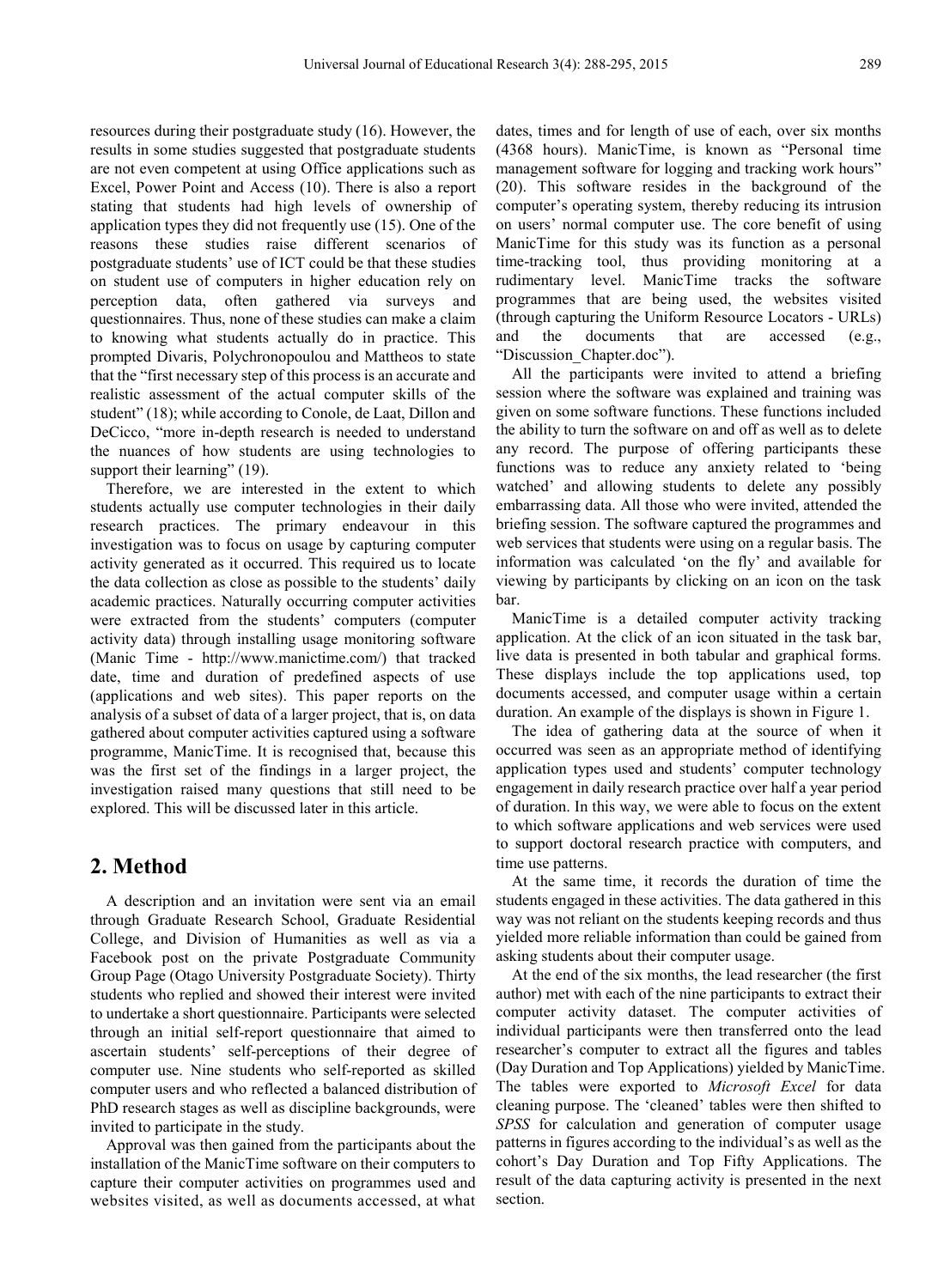|               | Name                                  | <b>Start</b> | <b>End</b>   | <b>Duration</b> |  |
|---------------|---------------------------------------|--------------|--------------|-----------------|--|
|               | Away                                  | 12:00:00 AM  | 8:57:42 AM   | 8:57:42         |  |
|               | ComingCool - Microsoft Visual Studio  | 8:57:42 AM   | 8:57:52 AM   | 0:00:10         |  |
|               | Mozilla Firefox                       | 8:57:52 AM   | 8:58:01 AM   | 0:00:09         |  |
| Đ             | Google Reader - Mozilla Firefox       | 8:58:01 AM   | 8:58:12 AM   | 0:00:11         |  |
| Э             | Google Reader (149) - Mozilla Firefox | 8:58:12 AM   | 9:01:10 AM   | 0:02:58         |  |
| €             | Google Reader (148) - Mozilla Firefox | 9:01:10 AM   | 9:01:34 AM   | 0:00:24         |  |
| Э             | Google Reader (146) - Mozilla Firefox | 9:01:34 AM   | 9:01:43 AM   | 0:00:09         |  |
| Đ             | Google Reader (145) - Mozilla Firefox | 9:01:43 AM   | 9:02:22 AM   | 0:00:39         |  |
| Đ             | Google Reader (144) - Mozilla Firefox | 9:02:22 AM   | 9:02:40 AM   | 0:00:18         |  |
| €             | Google Reader (122) - Mozilla Firefox | 9:02:40 AM   | 9:03:08 AM   | 0:00:28         |  |
| Đ             | Warning: Unresponsive script          | 9:03:08 AM   | $9:03:15$ AM | 0:00:07         |  |
| Đ             | Google Reader (121) - Mozilla Firefox | $9:03:15$ AM | 9:03:39 AM   | 0:00:24         |  |
| Э             | Google Reader (120) - Mozilla Firefox | 9:03:39 AM   | 9:04:53 AM   | 0:01:14         |  |
| Đ             | Google Reader (119) - Mozilla Firefox | 9:04:53 AM   | 9:05:12 AM   | 0:00:19         |  |
| 9             | Google Reader (97) - Mozilla Firefox  | 9:05:12 AM   | 9:05:19 AM   | 0:00:07         |  |
| Э             | Google Reader (96) - Mozilla Firefox  | 9:05:19 AM   | 9:05:32 AM   | 0:00:13         |  |
| Э             | Google Reader (95) - Mozilla Firefox  | 9:05:32 AM   | 9:05:48 AM   | 0:00:16         |  |
|               | Google Reader (94) - Mozilla Firefox  | 9:05:48 AM   | 9:06:03 AM   | 0:00:15         |  |
| <b>Filter</b> |                                       |              |              | Clear           |  |

Figure 1. The starting and the ending time of each computer activity is recorded(20)

## **3. Findings**

#### Participants

The nine participants represented a balanced distribution of discipline backgrounds (Question 1 in the questionnaire) as well as PhD research stages (Question 2 in the questionnaire). Where PhD stages are concerned, 'Early' refers to a student who is in the broadly described preparation phase, 'Mid' refers to a student who is in the progress of collecting and/or analysing the data for their research, while 'Final' refers to a student who may be in the process of writing up their dissertation and nearing the time of submission of their work for examinations. The summary of the distribution of participants in this study is presented in the table below.

| <b>Table 1.</b> Distribution of participants |
|----------------------------------------------|
|                                              |
|                                              |

|              | Distribution              |                            |  |  |
|--------------|---------------------------|----------------------------|--|--|
| Participants | Discipline<br>Backgrounds | <b>PhD Research Stages</b> |  |  |
|              | Science                   | Mid                        |  |  |
| 2            | Humanities                | Final                      |  |  |
| 3            | Science                   | Early                      |  |  |
| 4            | Humanities                | Final                      |  |  |
| 5            | Commerce                  | Early                      |  |  |
| 6            | <b>Health Sciences</b>    | Final                      |  |  |
|              | <b>Health Sciences</b>    | Early                      |  |  |
| 8            | Commerce                  | Mid                        |  |  |
| q            | Commerce                  | Mid                        |  |  |

In the aforementioned initial self-report questionnaire, students were asked how they use their computers for their research work. Table 2 below shows the participants' self-perception of their computer use expressed in percentages of their total time use.

**Table 2.** Participants' self-perception measure of their computer use

| Participants   | Task 1                   | Task 2                      | Task 3                 |
|----------------|--------------------------|-----------------------------|------------------------|
| 1              | Preparation<br>$(10\%)$  | Data Collection<br>(45%)    | Data Analysis<br>(45%) |
| $\overline{2}$ | Preparation<br>(50%)     | Data Collection<br>$(50\%)$ |                        |
| 3              | Write Up<br>$(100\%)$    |                             |                        |
| 4              | Write Up<br>$(100\%)$    |                             |                        |
| 5              | Preparation<br>$(100\%)$ |                             |                        |
| 6              | Preparation<br>$(100\%)$ |                             |                        |
| $\overline{7}$ | Preparation<br>(70%)     | Data Collection<br>$(30\%)$ |                        |
| 8              | Data<br>Collection       | Data Analysis<br>(20%)      | Write Up<br>(70%)      |
| 9              | Preparation<br>$(50\%)$  | Data Analysis<br>$(50\%)$   |                        |

Two of the nine participants felt they had a balanced computer use for their tasks related to their research work (Participants-2 and 9); four of them claimed they used their computers for single tasks related to their research work (Participants-3, 4, 5 and 6), with the other three stating they were more likely to use their computer for one or the other tasks related to their research work in their current PhD research stage (Participants-1, 7 and 8).

Question four in the questionnaire asked students to self-rate their ability in using computers. All nine selected participants reported their ability as 'fairly skillful'. As for their lists in using specific ICT devices, tools and networks (Question five in the questionnaire), all nine participants generated their individual lists of devices, tools and networks preference.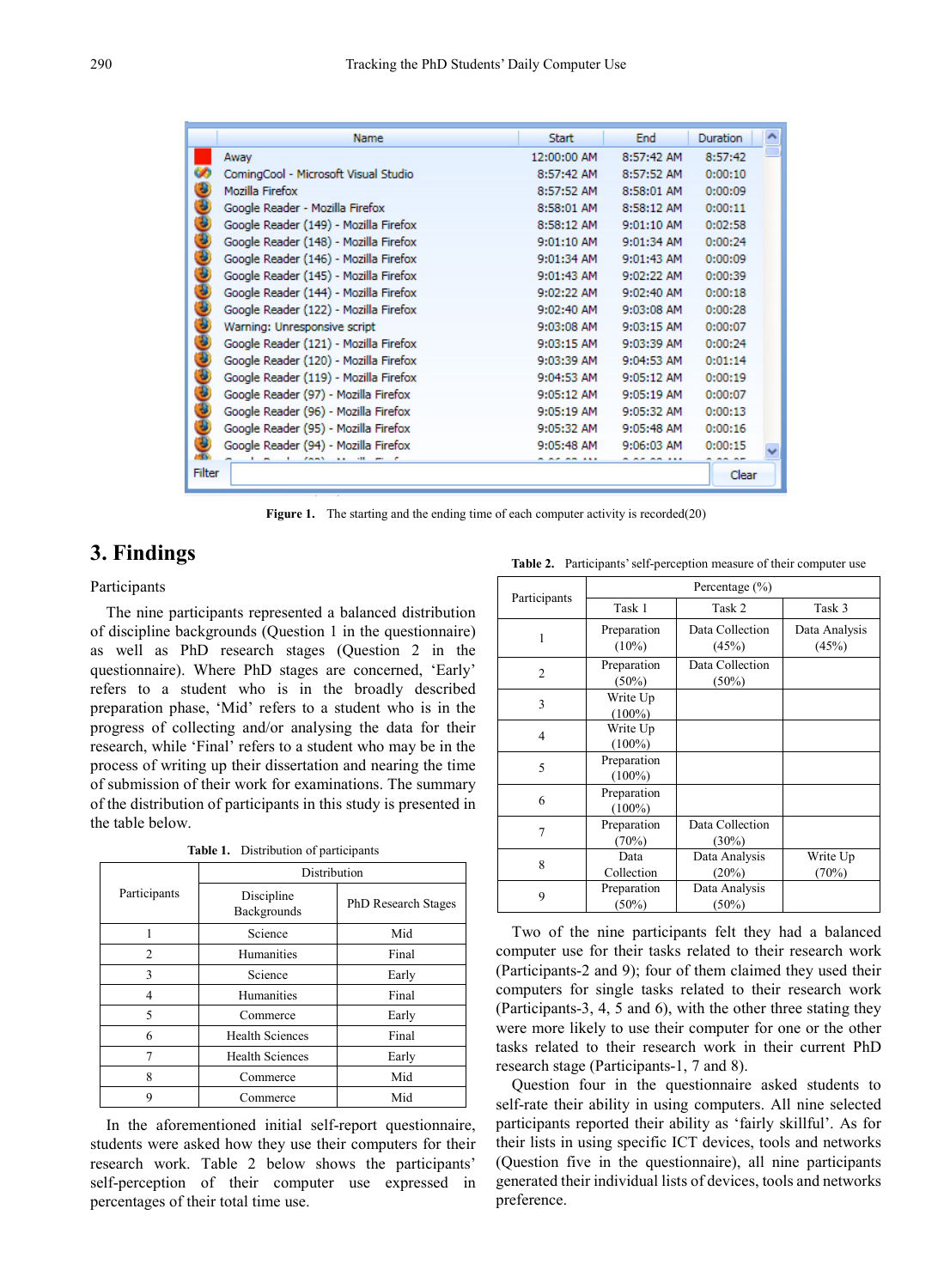

**Figure 2***.* Generation of categories from the computer activities

#### Computer Activity Data

The analysis started with the main computer use derived from Top Fifty Applications: client-side software programmes (i.e., *Microsoft Word* or *Window Media Player*) and browser-based services (e.g., *Wikipedia* or *Facebook*), subcategorised by participants' discipline backgrounds and PhD research stages (see *Figure 2*).

The computer activities revealed that the use of client-side applications was considerably higher than browser-based applications (average  $= 89.40\%$ ). The top three client-side applications were categorised as Operating software-related services (average = 42.7%), *Microsoft Office* (average = 9.5%) and Entertainment applications (average = 8.9%). The Operating software-related services included the use of *Windows Explorer*, the use of memory stick(s) or the use of hard drive(s) whereas the Entertainment consisted of *Window Media Player*, *iTunes* or other audio and video applications. Browser-based applications were categorised as Web-browser services (average = 52.8%), Email (average  $= 22.2\%$  and Communication (average  $= 13.9\%$ ). Web-browser services comprised *Internet Explorer*, *FireFox* and *Chrome* while Communication involved *Skype*, *Weibo* and other means of audio or video communicating channels.

At the level of application use (irrespective of client-side or browser-based), however, computer activity data revealed similarities as well as the differences of frequency and popularity of the application use among the participants depending on the stage of their PhD progress as well as across the different disciplines. Table 3 below shows the top five applications used by the participants at different PhD stages and Table 4 presents the top five applications used by the participants across four different disciplines.

These findings highlight the discrepancy between participants' self-perception responses (Table 3) and computer activity data (Table 4). Discrepancies were found for example, in the data related to participants in their final PhD stage (participants-3, 4  $\&$  8). They reported that they were either fully focussed on writing up their thesis (100%) or had a higher computer technology usage for their writing

(70%). The actual practice (computer activities), however, revealed the opposite. The top two applications used by the participants in their final stage, namely Entertainment and Graphics were less related to their writing up task. When checking with the participants regarding the high use of graphic and entertainment software, it was found that Graphic software (i.e., *Adobe Photoshop* and *Picasa*) is generally used for manipulating images and Entertainment applications (e.g., *VLC Media Player* and *Spotify*) is broadly used for providing audio and/or visual enjoyment.

**Table 3.** The top five applications (with examples) used by the participants at different PhD stages

| <b>Stages</b> |               |               |  |  |
|---------------|---------------|---------------|--|--|
| Early         | Mid           | Final         |  |  |
| Office        | Office        | Entertainment |  |  |
| (Word)        | (Word)        | ( VLC)        |  |  |
| Entertainment | Entertainment | Graphics      |  |  |
| ( VLC)        | (VLC)         | (Photoshop)   |  |  |
| Web-browser   | Reader        | Office        |  |  |
| (Firefox)     | (Adobe)       | (Word)        |  |  |
| Reader        | Analytical    | Reader        |  |  |
| (Adobe)       | (SPSS)        | (Adobe)       |  |  |
| Protection    | Protection    | Backup        |  |  |
| (McAfee)      | (McAfee)      | (Akiba)       |  |  |
|               |               |               |  |  |

Despite the different rankings of the top applications in each discipline, the use of Entertainment, Office and Reader services were the common client-side applications used across the participants representing all the four disciplines. As for the browser-based applications, the Web-browser appeared in the top five lists for all the participants, despite their discipline, except for Humanities. Other specific applications were found in individual discipline. For instance, Analytical application (i.e., *IBM* or *Xero*) was captured as one of the top five applications for Commerce participants; Geographical application (e.g., *GIS* or *iMap*) was noted as one of the top five applications for Humanities participants.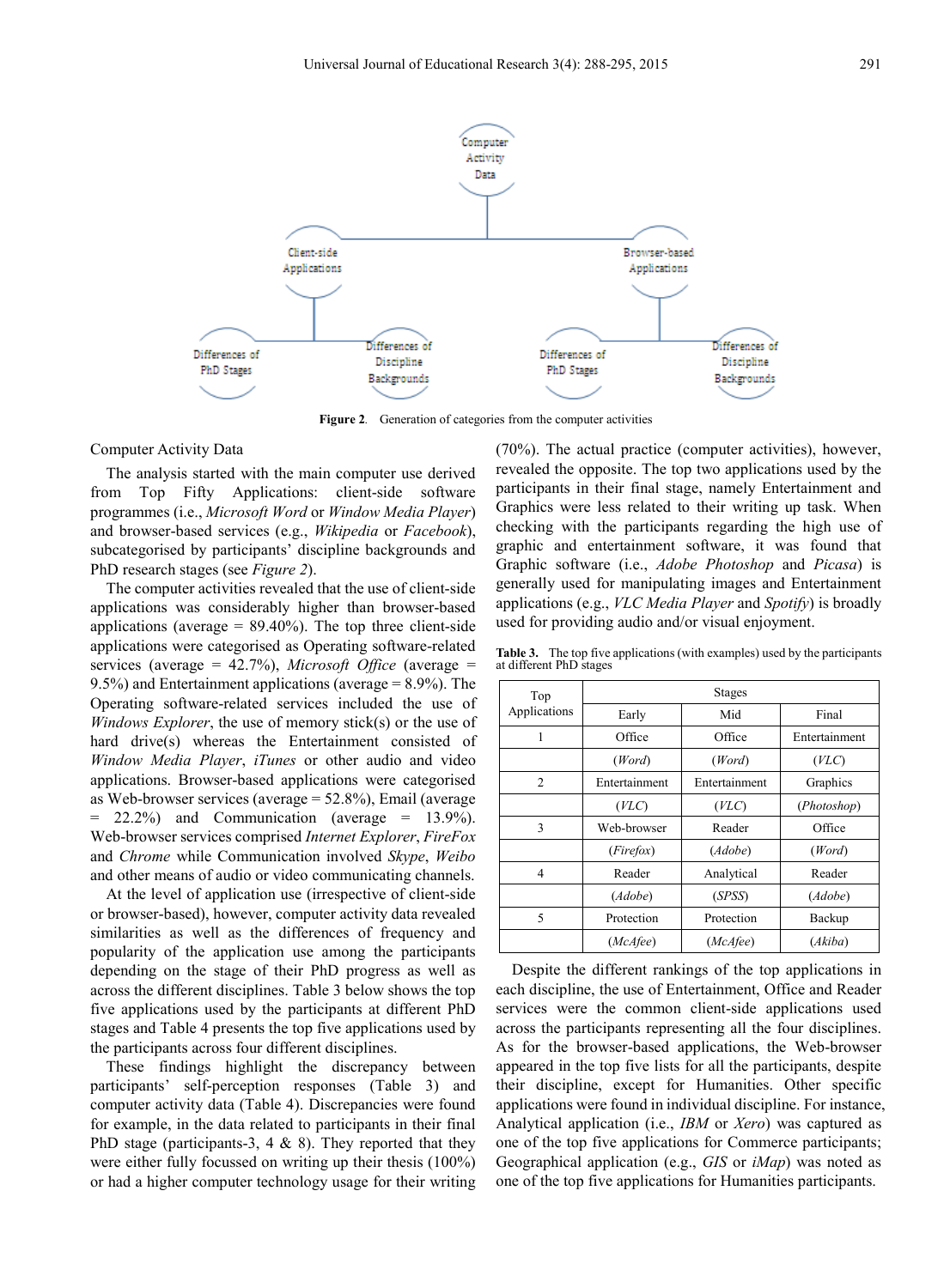|                     | Disciplines   |                        |                   |                 |  |
|---------------------|---------------|------------------------|-------------------|-----------------|--|
| Top<br>Applications | Commerce      | <b>Health Sciences</b> | <b>Humanities</b> | <b>Sciences</b> |  |
|                     | Entertainment | Office                 | Entertainment     | Office          |  |
|                     | (ע)           | (Word)                 | (עC)              | (Word)          |  |
| $\overline{2}$      | Office        | Reader                 | Graphics          | Reader          |  |
|                     | (Word)        | (Adobe)                | (Photoshop)       | (Adobe)         |  |
| 3                   | Reader        | Protection             | Office            | Web-browser     |  |
|                     | (Adobe)       | (McAfee)               | (Word)            | (Firefox)       |  |
| 4                   | Web-browser   | Entertainment          | Reader            | Graphics        |  |
|                     | (Firefox)     | (עC)                   | (Adobe)           | (Photoshop)     |  |
| 5                   | Analytical    | Web-browser            | Geographical      | Entertainment   |  |
|                     | (SPSS)        | (Firefox)              | (GIS)             | ( VLC)          |  |

**Table 4.** The top five applications (with examples) used by the participants in different disciplines

Apart from the top applications, the daily computer use of the participants, in hours, was also recorded. Table 5 shows the participants' average daily computer use over the six-month period.

**Table 5.** Participants' Daily Computer Activities (in hours)

| Participants<br>Top Applications | Daily Computer Activities<br>(Hours) |
|----------------------------------|--------------------------------------|
|                                  | 7.70                                 |
| $\overline{2}$                   | 4.01                                 |
| 3                                | 9.64                                 |
| 4                                | 12.41                                |
| 5                                | 6.74                                 |
| 6                                | 6.45                                 |
| 7                                | 6.16                                 |
| 8                                | 8.54                                 |
| 9                                | 7.80                                 |
| Mean                             | 8.04                                 |

As shown in Table 5, the average time the participants spent on their computers was approximately eight hours each day regardless of their PhD stages and discipline backgrounds.

Table 6 below displays the daily starting hour of the participants' computer activities across their PhD stages. The starting hour of a day was divided into four categories: Early Starters (12:01am – 7:59am), Regular Starters (8am – 10:30am), Late Starters (10:31am – 11:59am) and Very Late Starters (12pm – 12am).

**Table 6**. Participants' Daily Starting Hours according to their PhD Stages

| Division Starting<br>Time of the Day          | Early Stage | Mid Stage | Final Stage |
|-----------------------------------------------|-------------|-----------|-------------|
| <b>Early Starters</b><br>$(1201 - 0759$ am)   | 22.2%       | 7.1%      | 70.7%       |
| <b>Regular Starters</b><br>$(0800 - 1030$ am) | 21.6%       | 51.2%     | 27.2%       |
| <b>Late Starters</b><br>$(1031 - 1159$ am)    | 43.4%       | 23.5%     | 33.1%       |
| Very Late Starters<br>$(1200pm-1200am)$       | 41.1%       | 22.7%     | 36.2%       |

As indicated in this table, the participants' daily starting hours demonstrated a pattern across their PhD stages in general. The participants in this study who were in their early stage tended to start their day late but the participants in their last PhD stage began their day early.

Table 7 below shows participants' daily starting hours across discipline backgrounds. It shows that a majority of the participants across disciplines could be categorised as 'regular' starters.

| <b>Backgrounds</b>                                   |                    |            |                 |          |
|------------------------------------------------------|--------------------|------------|-----------------|----------|
| Division<br>Starting<br>Time<br>of the Day           | Health<br>Sciences | Humanities | <b>Sciences</b> | Commerce |
| <b>Early Starters</b><br>$(1201 - 0759$<br>am)       | 17.6%              | 29.4%      | $3.1\%$         | $0.7\%$  |
| Regular<br><b>Starters</b><br>$(0800 - 1030)$<br>am) | 28.3%              | 26.7%      | 45.4%           | 59.3%    |
| Late Starters<br>$(1031 - 1159)$<br>am)              | 20.5%              | 23.0%      | 46.4%           | 25.0%    |
| Very Late<br><b>Starters</b><br>$(1200$ pm $-$       | 33.7%              | 20.9%      | 5.1%            | 15.0%    |

**Table 7.** Participants' Daily Starting Hours according to their Discipline Backgrounds

In summary, the computer activity data revealed:

1200 am)

- 1. a similar usage of the top-ranked client-side software programmes (Office and Entertainment) among the participants regardless of their PhD stages and discipline backgrounds;
- 2. a similar usage pattern of daily computer activities hours among the participants (average of eight hours for each participant) regardless of their PhD stages and discipline backgrounds;
- 3. similar starting times of the day among participants, with a majority of 'regular' starters regardless of their PhD stages and discipline backgrounds.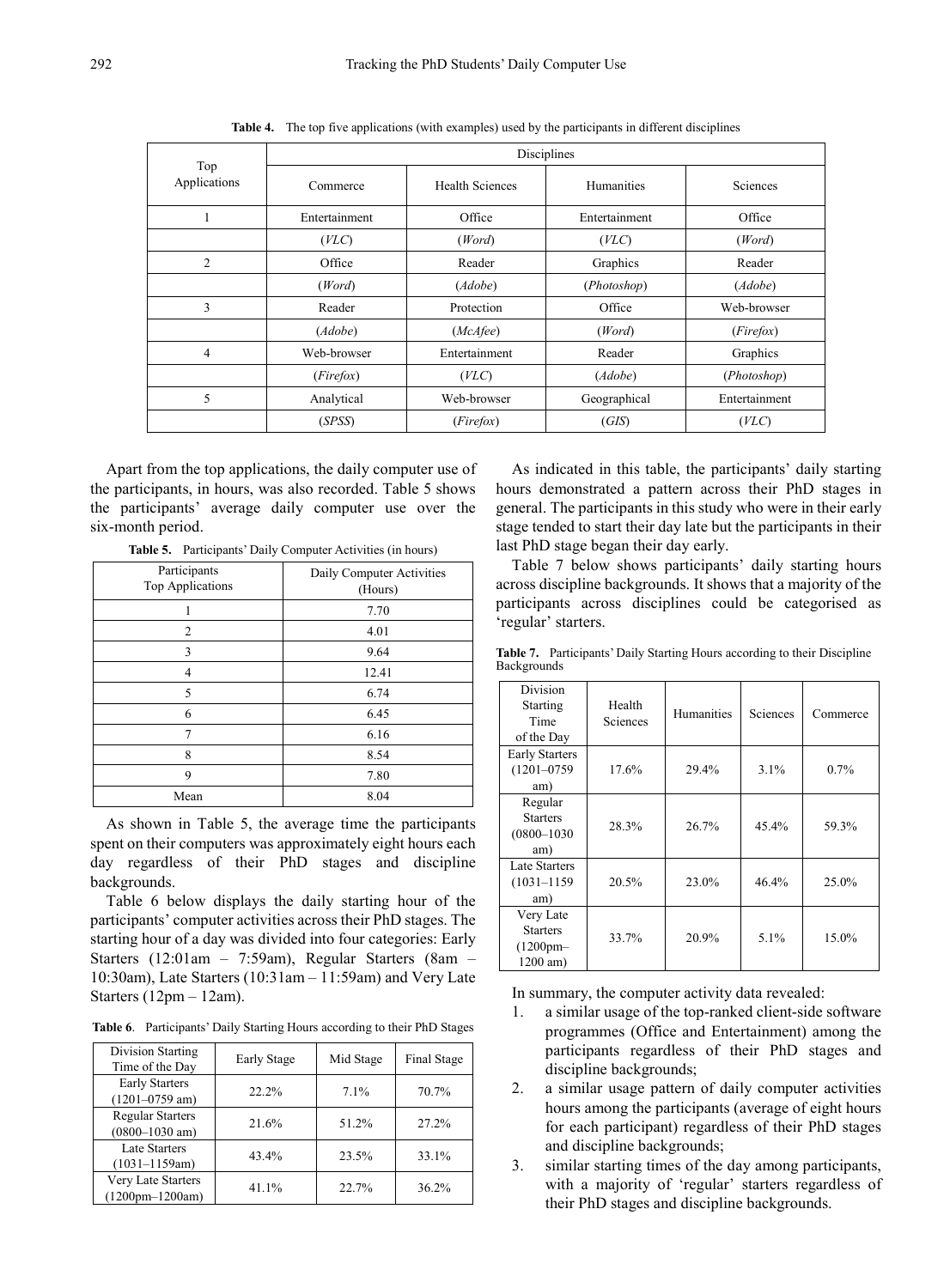### **4. Discussion**

Overall, the extent to which students reported on their computer use (via the recruitment questionnaire and then the discussion sessions) was somewhat different from the recorded actual use (computer activity capture). The degree to which this cohort of PhD students utilised their computers for their doctoral research purposes and the extent to which computer use had been adopted for their daily research practices was limited and low. There was also no obvious relationship found when comparing daily computer use hours among these students. In addition, these students' daily starting hours on their computer was found to be similar as well.

While this may seem a rather unassuming project at the outset, we believe that there is some value in establishing actual findings about the extent and range of computer use by doctoral research students. Much of the literature related to the use of computer technology in supporting learning in higher education is based on perception data and/or post-event recollections of behaviour. It bothered us that many of the claims concerning behaviour were based on these post-event recollections. It was particularly disconcerting to notice how authors, often uncritically moved to asserting findings as if they represented actual behaviour. We argue that post-event recollections and perceptions are not always a valid way to represent actual behaviour. For this reason, we investigated a range of possible ways to gather naturally occurring data. The ability to track computer use as it happened seemed the most obvious. Tracking students' actual computer use in this way offered us an opportunity to compare actual computer usage data with students' perceptions. The difference we found between participants' perceptions of practice compared with usage data from computer activities data highlights the risk of using self-reports to draw conclusions about computer use.

Regarding students' use of their computers, greater similarities of computer activities among this small cohort of students were found than we anticipated, despite their PhD stages and discipline backgrounds. Other than the use of Office, Entertainment and Reader, participants did not use many specific software programmes that reflected their PhD stages and/or discipline backgrounds. We had assumed, given the self-reported high level of confidence of this cohort with computer technology and their academically advanced stage, that there would be a pattern of computer activities that went along with that stage and/or discipline backgrounds. However, this was not the case with the expected research orientated client-side applications, such as referencing tools (i.e., *Endnote*) and note-taking software (e.g., *OneNote*), which were noticeably absent from the captured top five computer uses. It seemed reasonable to assume that these students would be leveraging the benefits of various software applications. However, the results did not support this assumption.

The limited level of the participants' computer use raises

questions in relation to their knowledge of, or familiarity with, the range of available software applications, and the reasons for non-adoption of these applications to aid their doctoral research. It is interesting to speculate whether these students' low level of computer use was due to their lack of skill/knowledge with the technology or whether it could be due to a dependence on other approaches while carrying out their research work (i.e., paper-based approaches). The questions that can be asked are: Should low/limited level of computer use be a cause for concern? Are we providing *adequate* guidance for PhD students in how they might use computer technologies in their research practices? Would PhD students be able to optimise their productivity through adoption of suitable software applications? Finally, does the way in which an institution (e.g., supervisors in PhD students' context) embraces and implements technologies have a bearing on the way in which students engage with technology in their higher education context?

We realise that quantity of time used with software applications does not necessarily equate with the quality of the research outputs. But the hours that the PhD students in this project engaged with their computers daily show that they appeared to carry out their doctoral research as a full time job. Further, they were generally regular starters with an average of eight working hours daily (9am – 5pm). It seems logical then to conceive that the PhD students are embracing computer technologies in their research practices. Nevertheless, the computer activities captured showed that these PhD students only used general applications (Office, Entertainment and Reader) regardless of their PhD stages and discipline backgrounds. Could this suggest that typically these are the only main computer technologies that PhD students use in their doctoral research? Do we accept that such rudimentary computer use is sufficient in doing doctoral research? Or do we have to be concerned that the students might not be aware of what particular technologies are available to support their doctoral research and the level of efficiencies that various computer technologies might offer to them? Given the nature of doing research, why was computer use relatively low among this cohort of PhD students when they were working for long eight hours on computers daily?

Finally, we think it is worth mentioning that the findings in this study reveal a similar trend to the findings in our previous research studies on the role of computer technologies in undergraduate education (21-23). In those studies, our results demonstrated the low level of use for academic purposes among undergraduate students, which may indicate that computers do not necessarily play the significant role in daily study practices that the general adoption of technology would suggest. Undergraduate students were also more inclined to use paper-based approaches rather than digital ones despite their high rate of personal computer ownership and Internet access. This study highlights that while the student participants appeared to be dedicated PhD students (regular starters who work for eight hours on average daily), their limited computer use revealed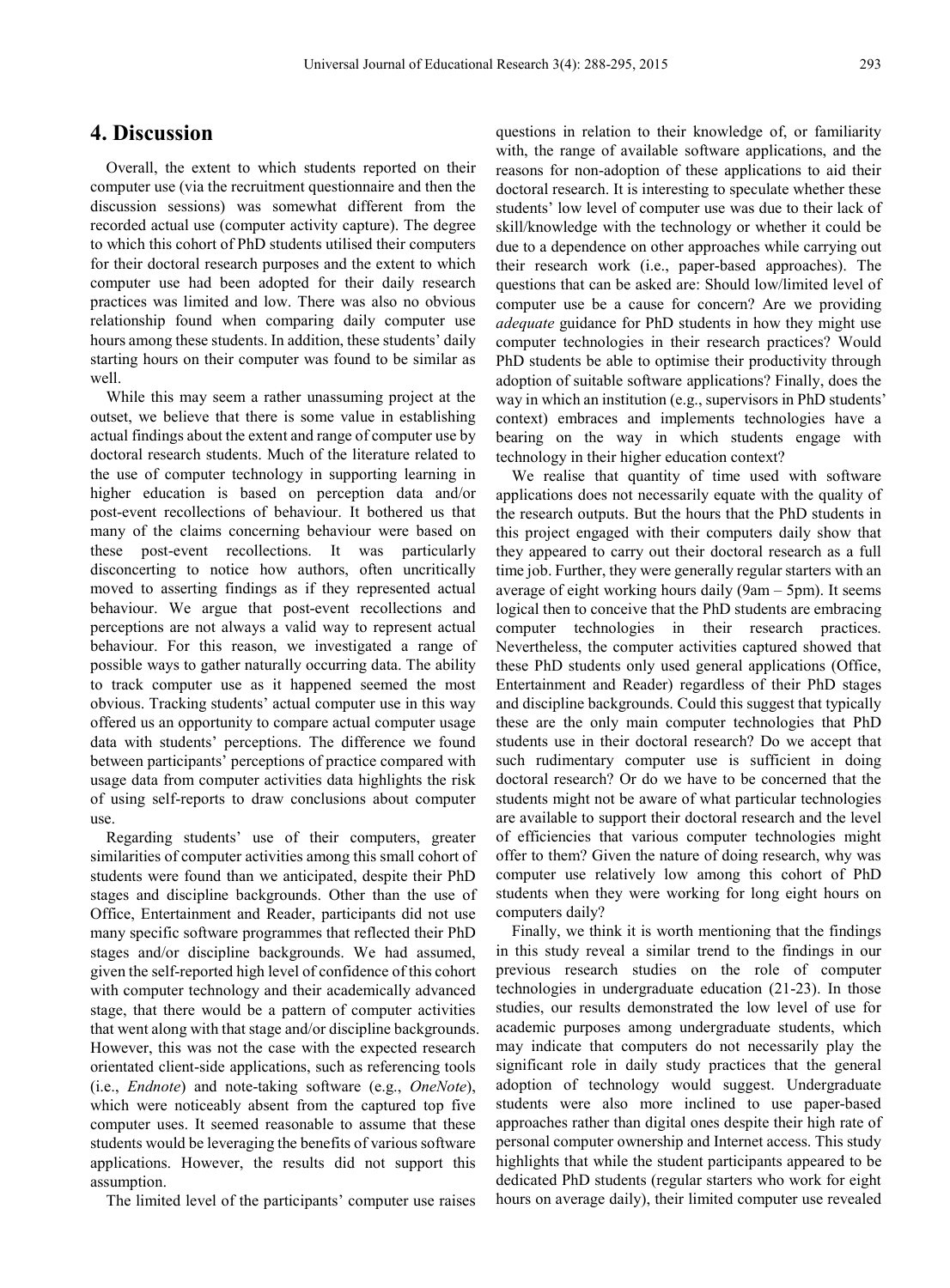that they might be lagging behind realising the affordances of current learning technologies. How, then, might we understand this seeming lagging behind?

Further, data gathered through discussions with participants in other stages of the larger project suggested that some participants felt intimated by academic applications and that they exhibited at times a degree of resistance to using technology. Some saw these applications as 'heavy weight' applications that were complex platforms and would require commitment and time to master. Another point that surfaced in these discussions concerned the purpose or motivation to use a certain type of academic application software. So, to what extent have computer technologies really become essential tools within the higher education environment? Another question that surfaced for us is, to what degree were participants aware of the extent of their use of computer technology in their daily academic practices? Some participants, when viewing the computer activity data that was being captured, expressed surprise and stated that they were going to make more of an effort to master research-related software programmes as a result. This newly gained awareness, however, did not appear to change behaviour dramatically, but it did provide a degree of self-awareness regarding their computer usage.

In short, the findings generated from the participants in this study show that there seemed to be no difference in the levels of engagement with computers in relation to the participants' stage of doctoral research and their discipline backgrounds. These findings, however, will inform the next stages of our study. The next stages will focus on the different contexts in which each of the participants carry out their doctoral research with regards to their computer technologies use.

# **5. Conclusions**

Drawing on actual practice/usage data, we sought to explore the manner in which one group of PhD students integrated technology into their doctoral research, and the ways they used technology to support and develop research practices. At the same time, we sought to explore the potential of methods focused on capturing naturally occurring data in comparison with gathering post-event recollections through student self-reporting. It is hoped that the findings generated from this study thus far will help inform the growing literature on postgraduate student use of computer technology. The findings are relevant to the broader tertiary population in that they will help to engender awareness of a different way to understanding research into student behaviour. Further, the study adds another voice or aspect to the growing interest in the role and impact that computer devices are playing in education.

While the findings from this study are specific to the cohort groups involved and are therefore not readily generalisable, the results do offer some new understandings and insights into the use of computers to support

postgraduate study. Insights from this study serve to inform, as well as to start enhancing our understandings of possible support that could be provided for PhD students. Further research on larger and more diverse groups of students could be considered.

Lastly, authentic and situated behavioural data should be employed more frequently in researching technology use. The difference found between perception and practice data signals the need for a substantial shift in the way we understand and gather data in this emerging field.

# **Acknowledgements**

The study presented in this paper is derived from one aspect of KwongNui Sim's PhD research project, which will be completed at the University of Otago, New Zealand in 2016. Her supervisors are Dr Sarah Stein, Dr Jacques van der Meer and Russell Butson.

# **REFERENCES**

- [1] Smith SD, Salaway G, Caruso JB. The ECAR study of undergraduate students and information technology, 2009 Educause [Internet]. 2009 May 2012 [cited 2012 May 2012]; 6:[130 p.]. Available from: http://net.educause.edu/ir/library/pdf/ers0906/rs/ERS0906w. pdf.
- [2] Jackson M. The Impact of ICT on the Development of Information Literacy by Students in Further Education. Journal of eLiteracy. 2005;2:15-26. Epub 2005.
- [3] Onilude OO, Apampa OR. Effects of Information and Communication Technology on Research and Development Activities: The FIIRO Experience. Library Philosophy and Practice 2010; 2010 [cited 2013 June]; Available from: http://www.webpages.uidaho.edu/~mbolin/onilude-apampa. htm.
- [4] Blignaut AS, Els CJ. Comperacy assessment of postgraduate students' readiness for higher education. The Internet and Higher Education. 2010;13(3):101-7.
- [5] Lawlor B, Donnelly R. Using podcasts to support communication skills development: A case study for content format preferences among postgraduate research students. Computers & Education. 2010;54(4):962-71. Epub May 2010.
- [6] McCarthy J. International design collaboration and mentoring for tertiary students through *Facebook*. Australasian Journal of Educational Technology. 2012;28(5):755-75. Epub 2012.
- [7] Sultan N. Cloud computing for education: A new dawn? International Journal of Information Management. 2010;30(2):109-16. Epub April 2010.
- [8] Sutton AM, Jacoby J. A comparative study of book and journal use in four social science disciplines. Behavioral & Social Sciences Librarian. 2008;27(1):1-33. Epub Oct 2008.
- [9] Griffiths JR. Student searching behavior and the web: Use of